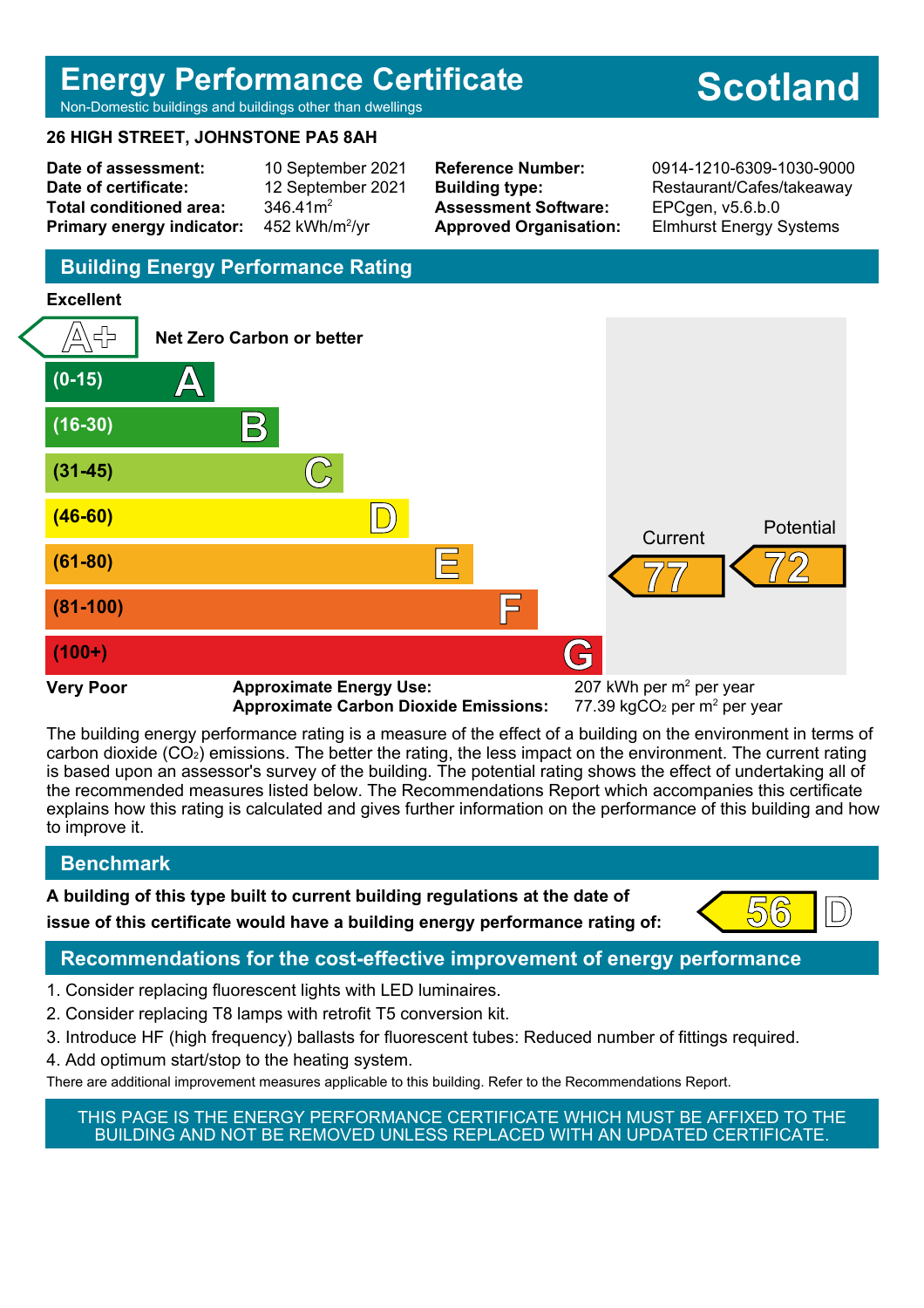#### **Background**

This section provides additional information regarding the building and your energy assessment.

| Building type:                | <b>Restaurants and Cafes/Drinking</b><br>Establishments/Takeaways |
|-------------------------------|-------------------------------------------------------------------|
| Total useful floor area:      | 346m <sup>2</sup>                                                 |
| Main heating fuel:            | <b>NaturalGas</b>                                                 |
| <b>Building Environment:</b>  | HeatingandNaturalVentilation                                      |
| Renewable energy source: None |                                                                   |
| Electricity:                  | Grid supplied                                                     |

The Recommendations Report provides additional information in support of your Energy Performance Certificate. It was produced in line with the Government's approved calculation methodology and is based upon output from CLG, iSBEM, v5.6.b, SBEM, v5.6.b.0.

This calculates energy used in the heating, hot water provision, lighting and ventilation of your building. Different fuels produce different amounts of carbon dioxide for every kilowatt hour (kWh) of energy used. The calculation methodology therefore applies fuel emission factors to energy use for each fuel used to give an overall rating for your building. This assessment covers all fixed building services but excludes energy used in portable appliances, office equipment and for industrial processes.

As buildings can be used in different ways, energy use is calculated using standard occupancy assumptions which may be different from the way you use your building. The rating also uses national weather information to allow comparison between the performance of similar buildings in different parts of Scotland.

Further information on the assessment process and approved software tools can be found online at: www.scotland.gov.uk/epc.

#### **Recommendations for improvement**

This section lists the improvement measures recommended on your Energy Performance Certificate and further action you can take to improve the performance of your building. These measures have been checked by your assessor as being appropriate for your building and are listed under four headings: short payback period, medium payback period, long payback period and other improvement measures.

The calculation tool has automatically produced a set of recommendations which are reviewed by your assessor to ensure that they are relevant to the building and its use. The assessor may add or remove recommendations and may also have commented on the recommendations based upon their professional knowledge and expertise. This may include inserting additional recommendations or measures under 'other recommendations' (see below).

Note that these recommendations do not include advice on matters relating to the operation and maintenance of your building as such cannot be identified or represented within the calculation process.

## Implementing improvements - legal disclaimer.

The advice provided in this Recommendations Report is intended to be for information only. Recipients of this report are advised to seek further professional advice before making any decision on how to improve the energy performance of the building.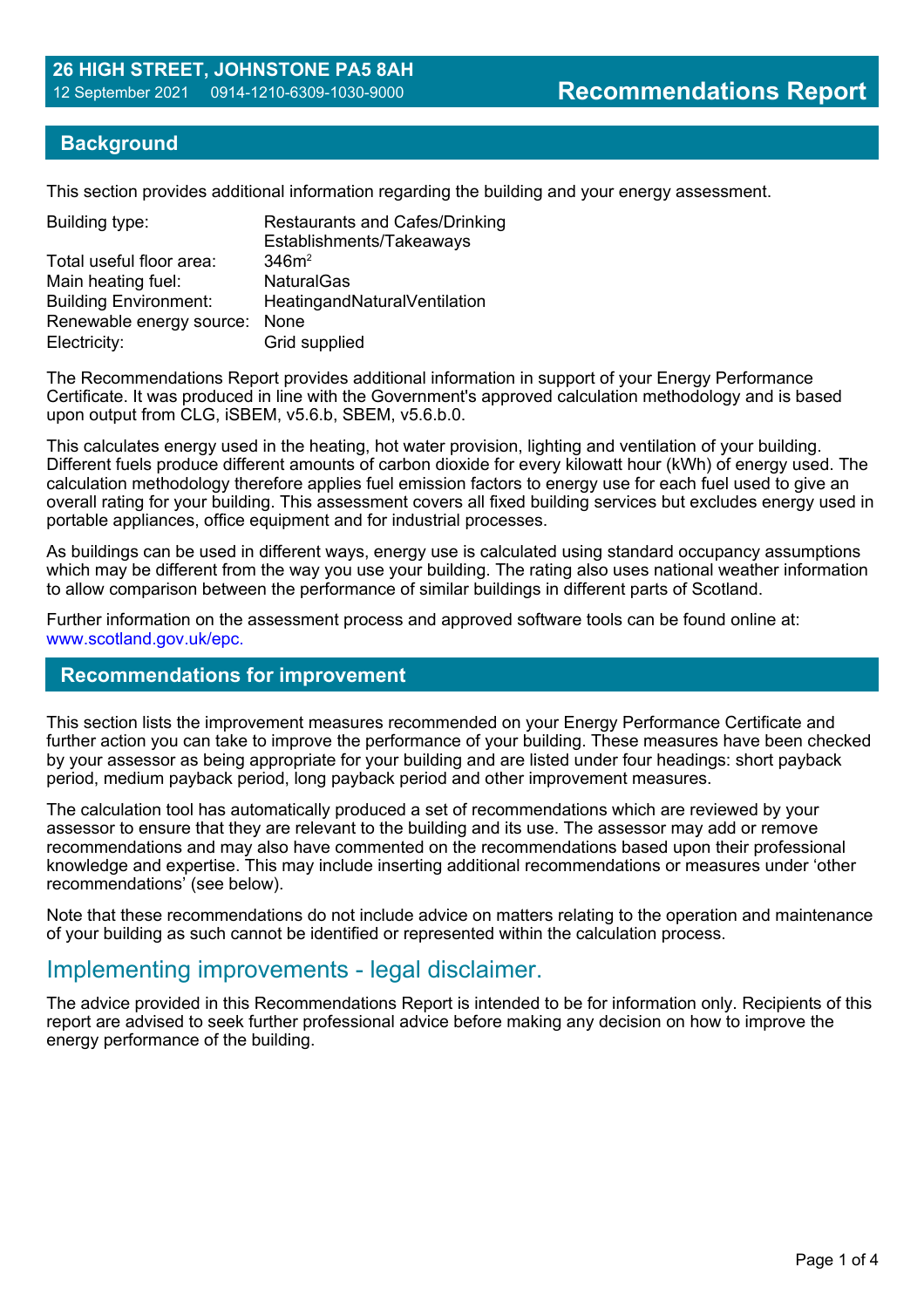## **26 HIGH STREET, JOHNSTONE PA5 8AH** 12 September 2021 0914-1210-6309-1030-9000 **Recommendations Report**

#### **Recommended measures with a short payback period (less than 3 years)**

| <b>Recommendations (short payback)</b>                                                                | <b>Potential Impact</b> |
|-------------------------------------------------------------------------------------------------------|-------------------------|
| Consider replacing T8 lamps with retrofit T5 conversion kit.                                          | <b>MEDIUM</b>           |
| Introduce HF (high frequency) ballasts for fluorescent tubes: Reduced number of<br>fittings required. | LOW                     |
| Add optimum start/stop to the heating system.                                                         | <b>MEDIUM</b>           |
| Some windows have high U-values - consider installing secondary glazing.                              | <b>MEDIUM</b>           |
| Add weather compensation controls to heating system.                                                  | LOW                     |

#### **Recommended measures with a medium payback period (3 to 7 years)**

| <b>Recommendations (medium payback)</b>                                                | Potential Impact |
|----------------------------------------------------------------------------------------|------------------|
| Some solid walls are poorly insulated - introduce or improve internal wall insulation. | MEDIUM           |

#### **Recommended measures with a long payback period (more than 7 years)**

| <b>Recommendations (long payback)</b>    | Potential Impact |
|------------------------------------------|------------------|
| Consider installing solar water heating. | LOW              |
| Consider installing PV.                  | LOW              |

## Other measures

This section lists other measures selected by your assessor based upon an understanding of the building and/or a valid existing Recommendations Report.

| <b>Recommendations (other)</b>                             | Potential Impact |
|------------------------------------------------------------|------------------|
| Consider replacing fluorescent lights with LED luminaires. | <b>MEDIUM</b>    |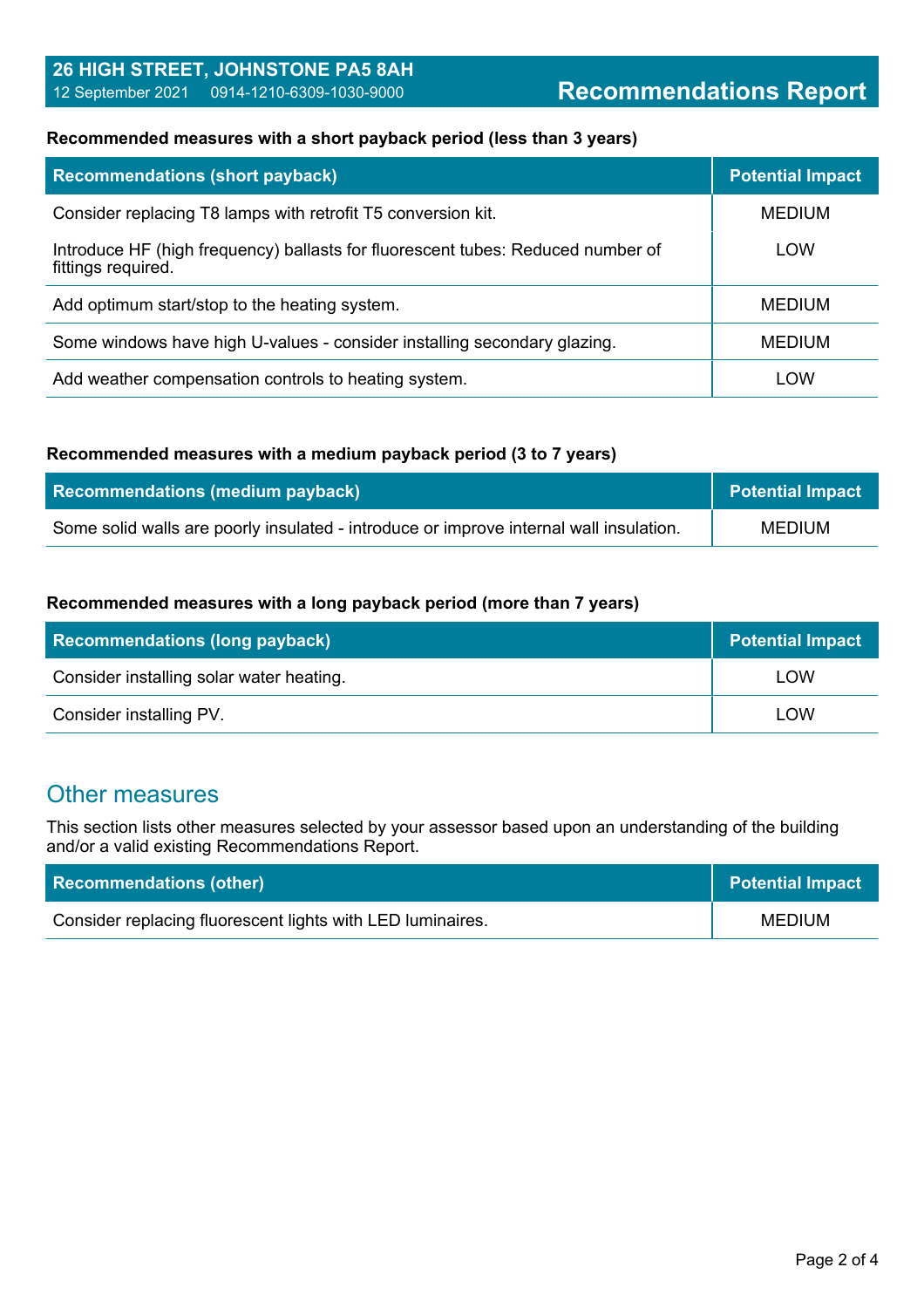## Payback period:

Payback periods are based upon data provided by Good Practice Guides and Carbon Trust energy survey reports and are average figures calculated using a simple payback method. It is assumed that the source data is correct and accurate, using up to date information.

They should be considered indicative. The figures have been calculated as an average across a range of buildings and may therefore differ from the actual payback period for the building being assessed. It is recommended that the cost effectiveness and payback of each suggested measure be further investigated before making any decision on how to improve the energy efficiency of your building.

## Carbon Impact:

Each measure is assigned a low, medium or high potential impact on the energy efficiency of your building. This relates to their potential to reduce carbon dioxide emissions arising from energy used in your building. For automatically generated recommendations, the carbon impact is determined by the approved software but may be adjusted by your assessor based upon their knowledge of the building. The impact of 'other recommendations' is determined by the assessor.

## **Comparative assessment - Feed-in Tariff**

Eligibility for standard tariff for solar PV under the DECC Feed-in Tariff initiative is contingent on a minimum energy efficiency requirement being met. This requires a building to have an EPC band of D or better. Further information can be found at: www.decc.gov.uk/fits This requirement is based upon the means of determining EPC band which is used in England & Wales.

**If calculated using this process, but using Scottish climate data, your building would currently have an EPC band of C (and a rating of 55).**

## **Requirements under section 63 of the Climate Change (Scotland) Act**

From 1 September 2016, regulations require the assessment and improvement of existing non-domestic buildings with an area of more than 1,000 m². See www.gov.scot/section63 for information.

As this building does not exceed 1,000 m<sup>2</sup> in area, it is not currently subject to these regulations.